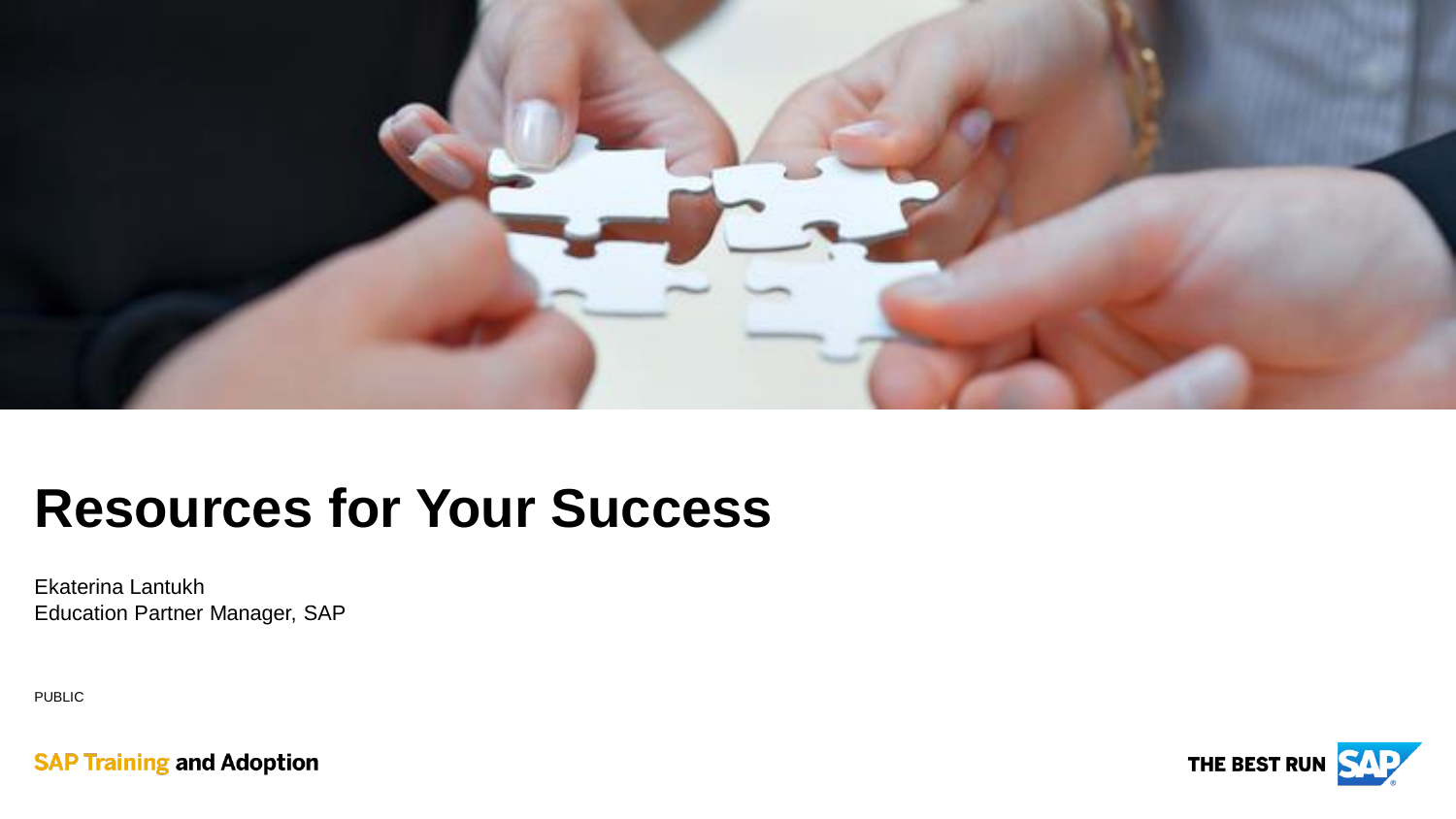### **Key Challenges in Workforce Enablement and Training**

### **New technologies**

How do you continuously meet the pace of innovation and change, while ensuring that your workforce is enabled to achieve your business goals?

### **Diverse workforce**

How do you attract and develop new talent and support the next generation of professionals, while ensuring business continuity?

### **Diverse learning needs**

How do you increase understanding of SAP software solutions and share information with colleagues around the globe?

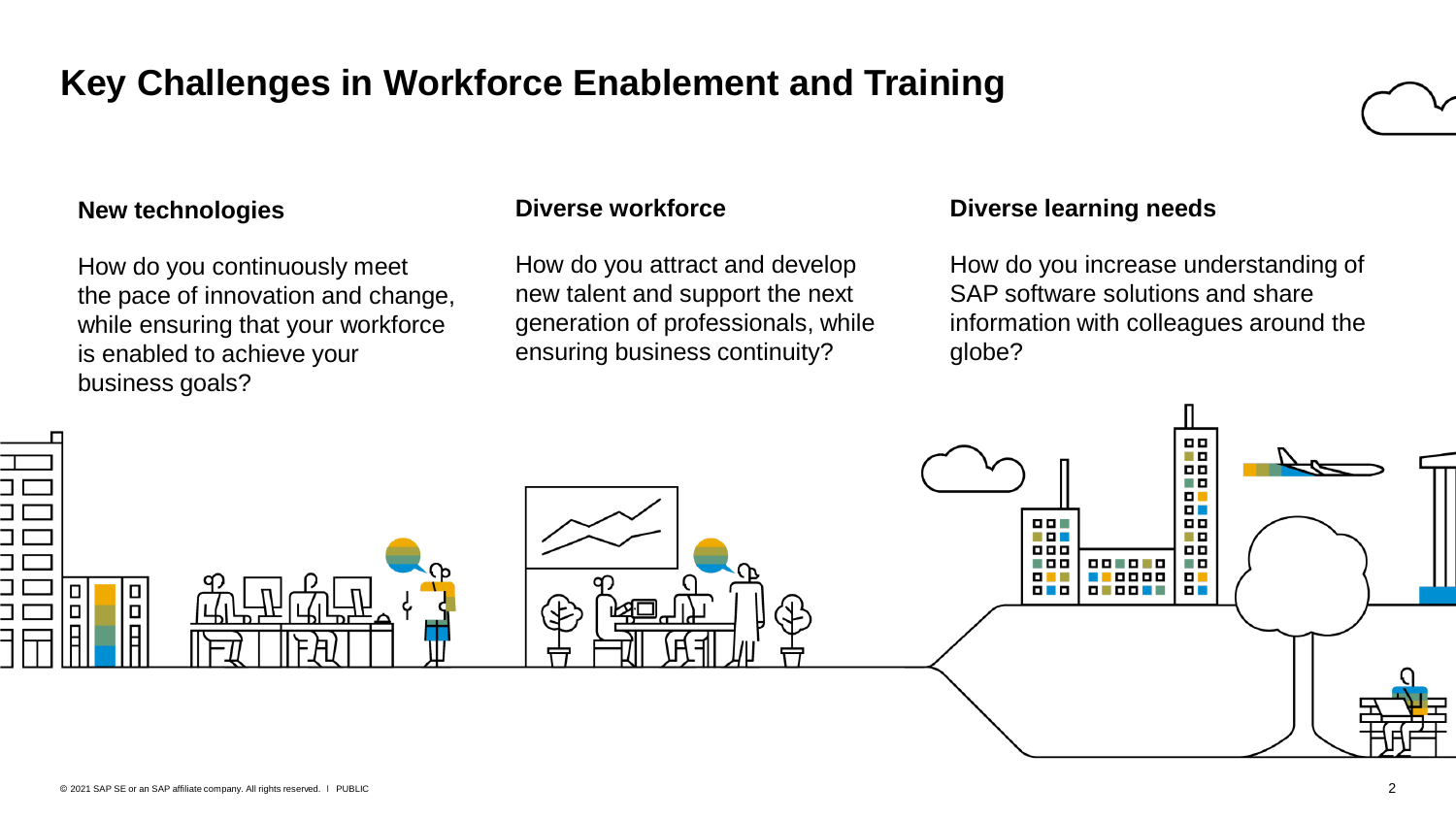### **Learning In The Era Of Digital Transformation**

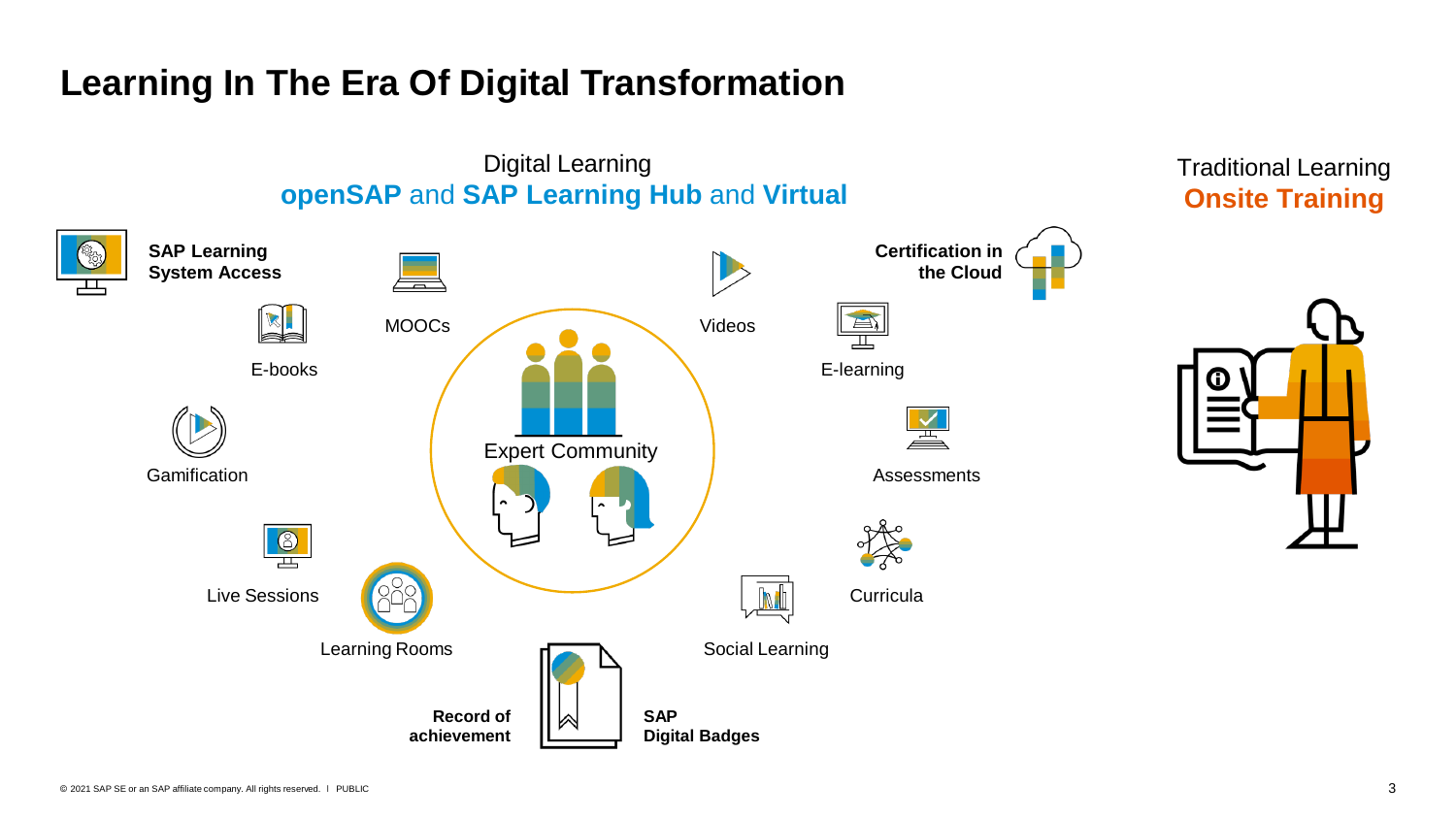### **Training Courses and Software**

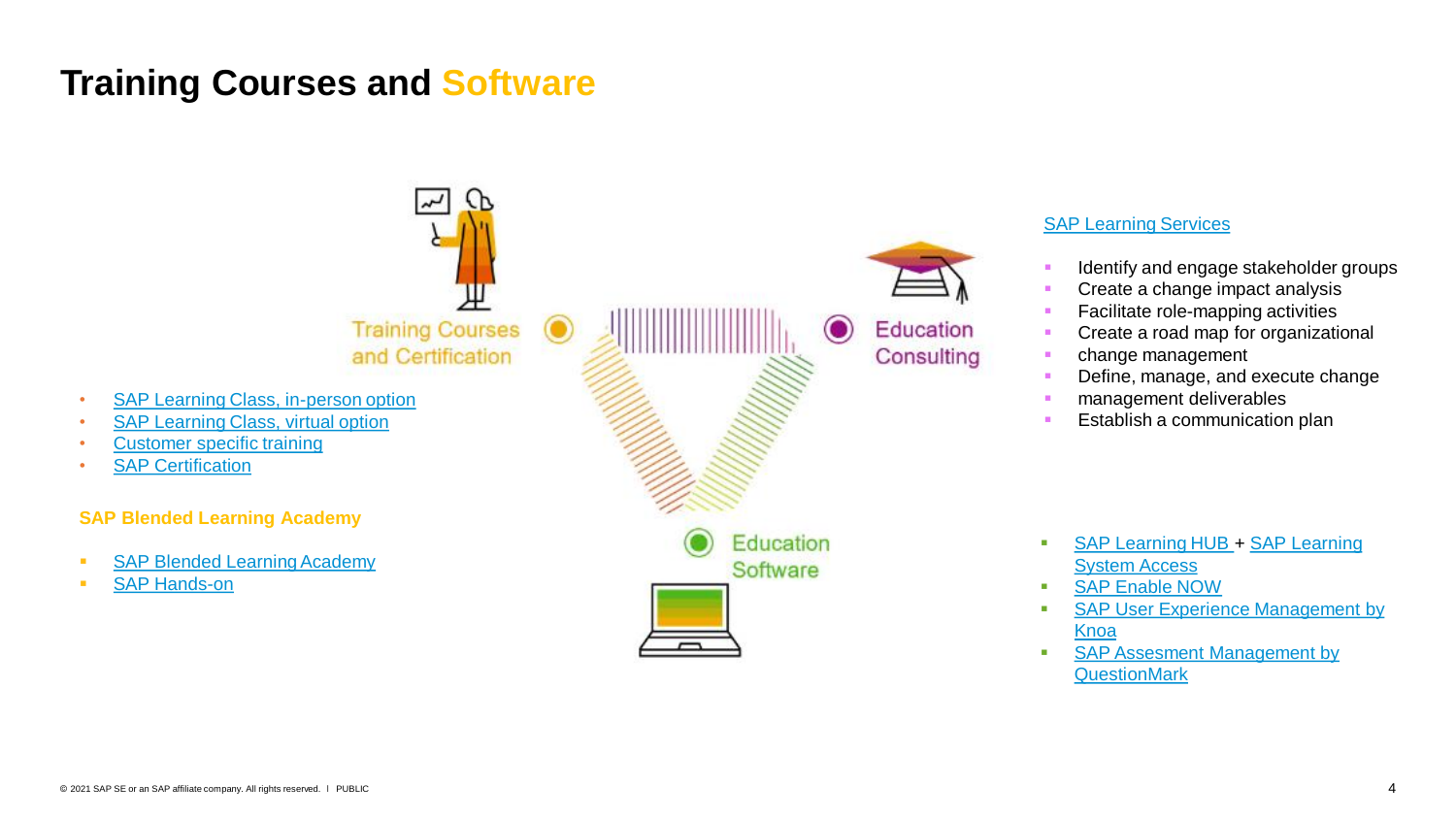### **Instructor-Led Training**

|                                   | <b>Audience</b>                                                      | <b>Available SAP Training methods</b>                                                          | <b>Benefits</b>                                                                                                                                       |
|-----------------------------------|----------------------------------------------------------------------|------------------------------------------------------------------------------------------------|-------------------------------------------------------------------------------------------------------------------------------------------------------|
| <b>Instructor-led</b><br>training | <b>Project Manager</b><br>Team Lead<br><b>Business Process Owner</b> | <b>SAP Learning Class, in-person</b><br>option<br><b>SAP Learning Class, virtual</b><br>option | Our in-person courses take place at<br>a physical location with an on-site<br>instructor and access to our training<br>system. If you prefer to learn |
| <b>Academ</b>                     | • User<br><b>Application Consultant</b><br><b>Power User</b>         | 3 to RUN<br><b>Half-Day Training</b><br><b>SAP Learning Journeys</b>                           | remotely, virtual classes are<br>available and take place in real time<br>with a live trainer and other<br>participants.                              |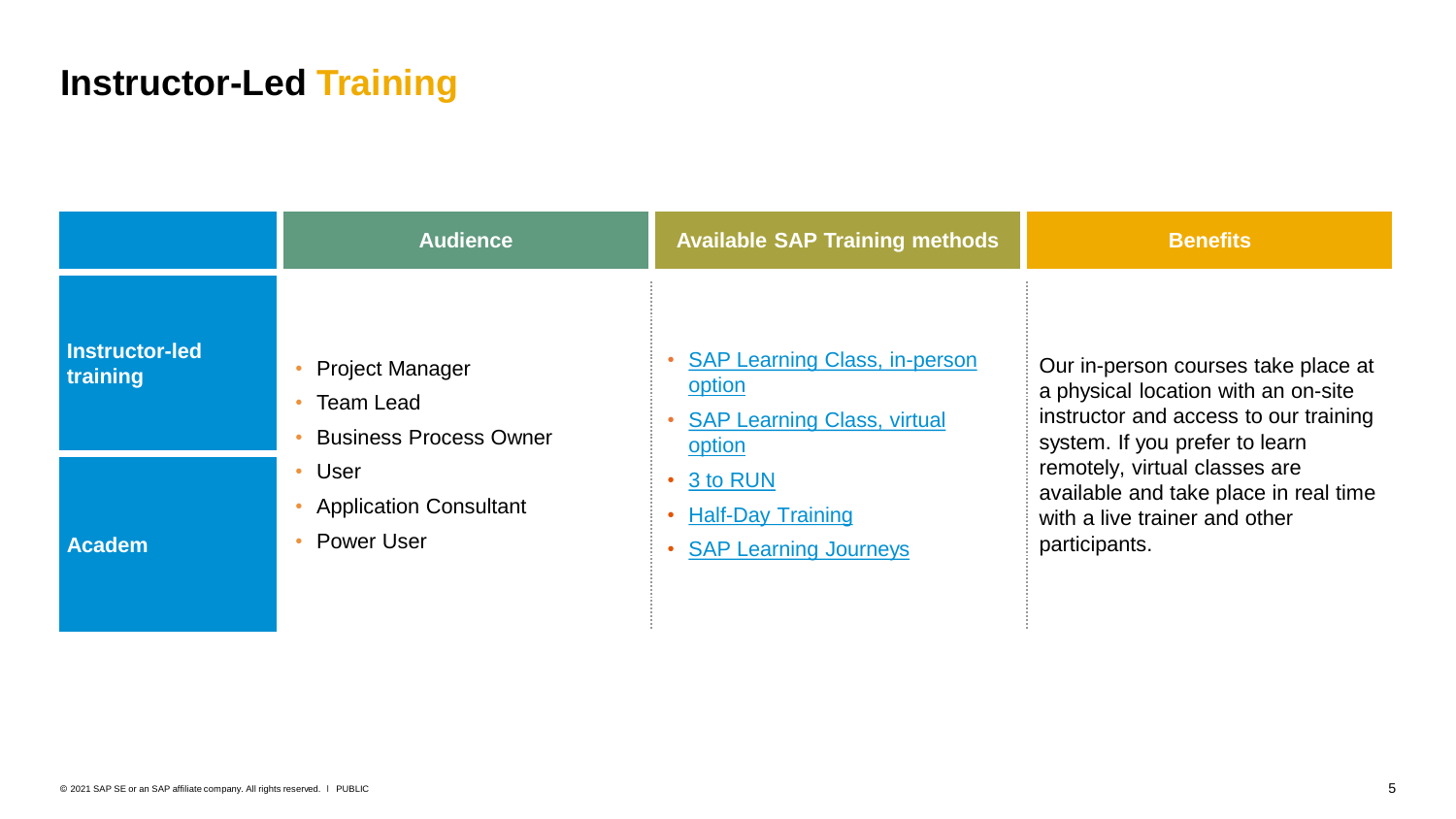### **Customer Specific Training**

|                                            | <b>Audience</b>                                                                                                                             | <b>Available SAP Training methods</b>                                                                                                                                     | <b>Benefits</b>                                                                                                                                                                                                                                                                                                                                                                                                                             |
|--------------------------------------------|---------------------------------------------------------------------------------------------------------------------------------------------|---------------------------------------------------------------------------------------------------------------------------------------------------------------------------|---------------------------------------------------------------------------------------------------------------------------------------------------------------------------------------------------------------------------------------------------------------------------------------------------------------------------------------------------------------------------------------------------------------------------------------------|
| <b>Customer specific</b><br>training (CST) | <b>Project Manager</b><br><b>Team Lead</b><br><b>Business Process Owner</b><br>• User<br><b>Application Consultant</b><br><b>Power User</b> | • SAP Learning Class, in-person<br>option<br><b>SAP Learning Class, virtual</b><br>option<br>$\cdot$ 3 to RUN<br><b>Half-Day Training</b><br><b>SAP Learning Journeys</b> | Your project timeline<br>Live instructor-led in-person or<br>$\bullet$<br>virtual formats<br>Specific SAP topics and focus<br>areas<br>Delivery from an experienced<br><b>SAP</b> instructor<br>Dedicated classroom for<br>participants of your choice<br>Optimized training budget when<br>participation is high<br>Timeline and course content that<br>$\bullet$<br>is customized to your SAP<br>projects' unique goals and<br>objectives |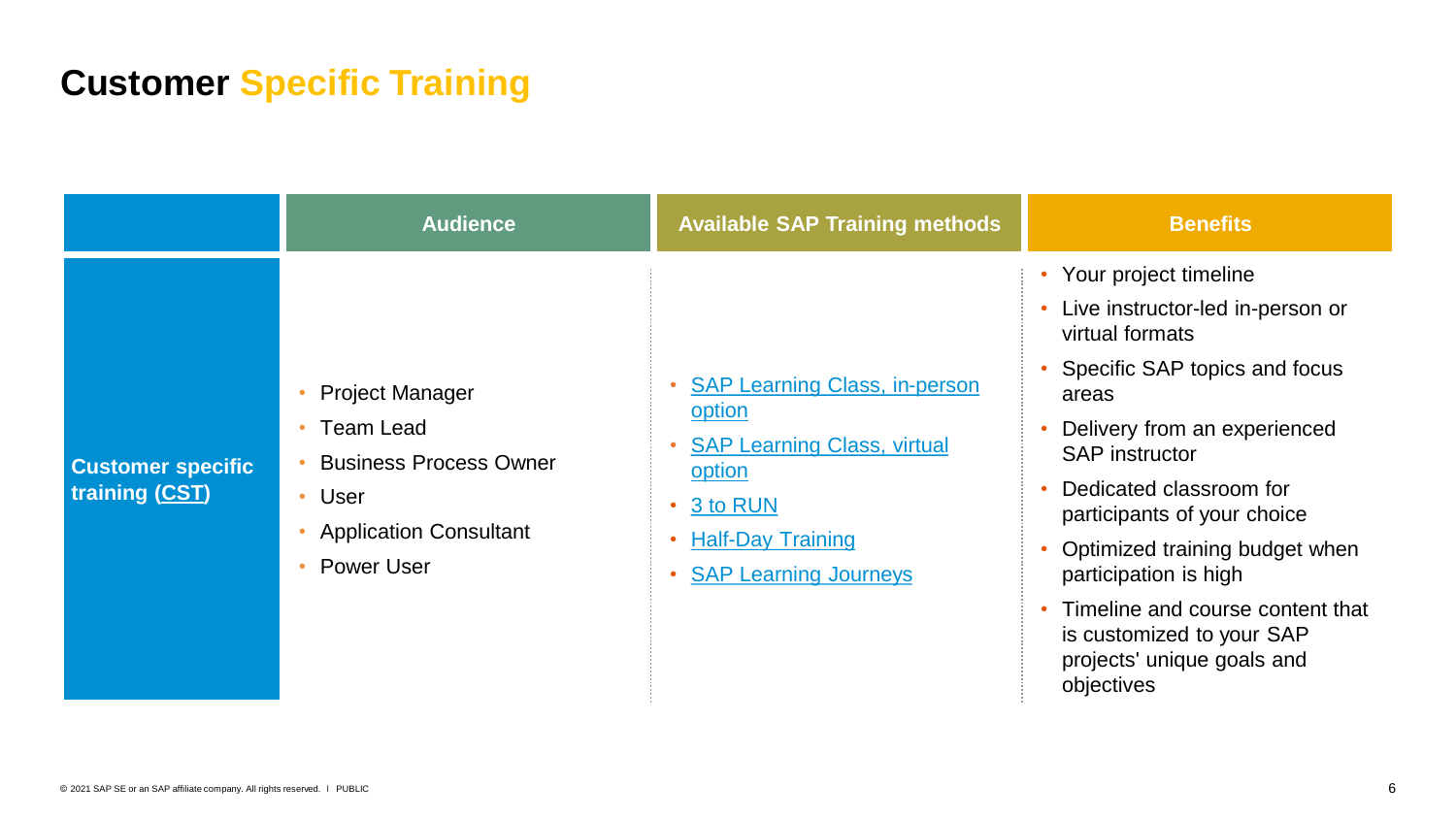### **SAP Training Subscription**



**SAP Education Flatrate: A whole year of training with a fixed price (for one employee)**

- Public Training
- SAP Learning Hub
- SAP Learning Access.
- CER006

#### Duration is 12 months only

SAP Education Preferred Card Preferred Card Card Preferred Card Preferred Card Preferred Card Plus Package

**SAP Education Preferred Card helps you plan your trainings whilst making significant cost saving. You simply register and prepay for all your SAP Education training including:**

- Public Training
- CST
- SAP Academy and Certification courses
- Single E-learning
- eAcademy

Bonuses available are dependent on spend and duration. Duration can be 12 or 24 months only. Prepayment

SAP Education



**SAP Education Plus Package helps you plan your trainings whilst making significant cost saving. You simply register and prepay for all your SAP Education training including:**

- **Public Training**
- CST
- SAP Academy and Certification courses
- Single E-learning
- eAcademy

Discounts available are dependent on spend. Duration is 12 months only. Post-payment

#### © 2021 SAP SE or an SAP affiliate company. All rights reserved. Ⅰ PUBLIC 7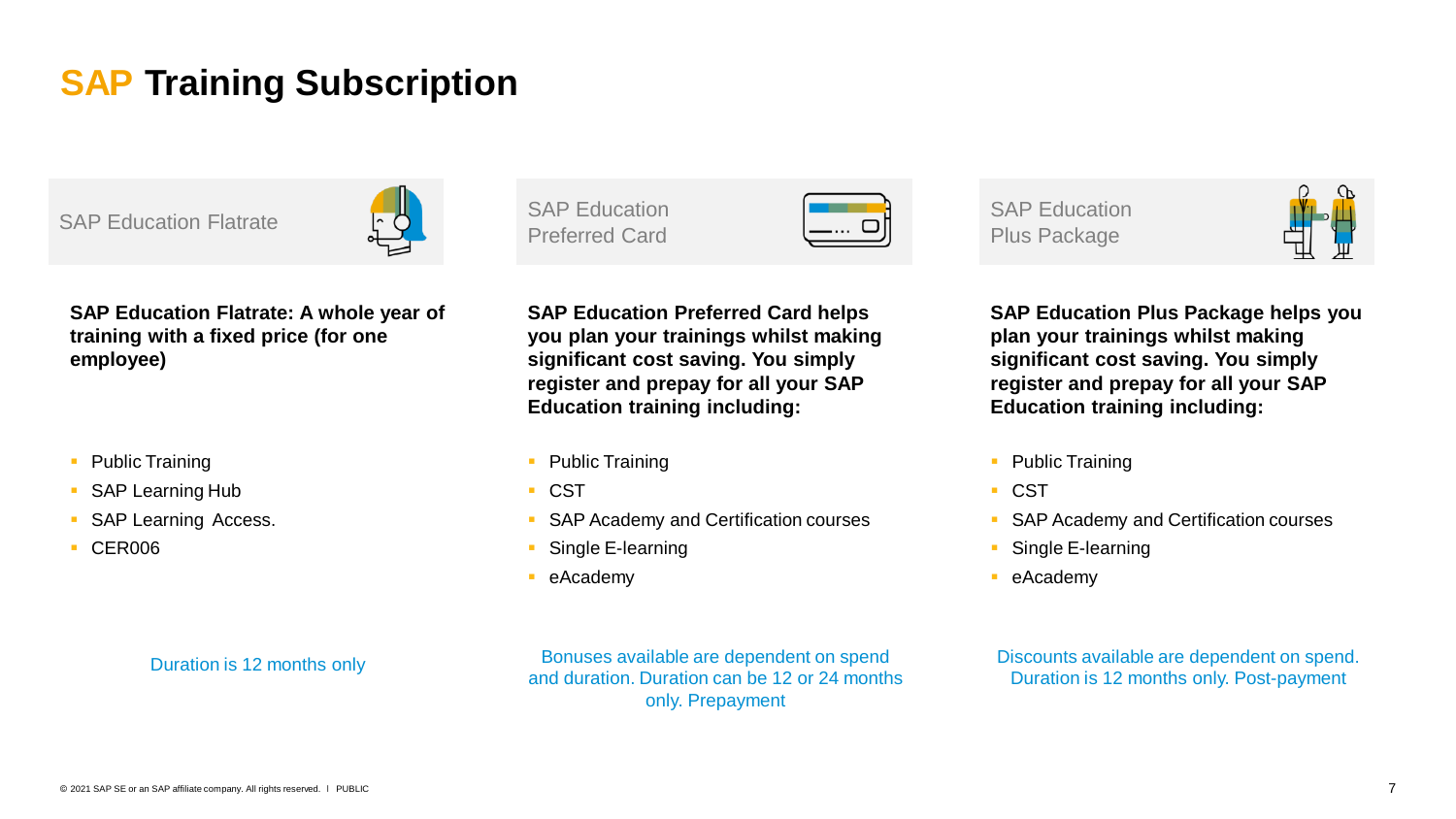### **SAP Learning Hub: A Complete Learning Platform for SAP Solutions**



Complete, end-to-end digital enablement solution



24/7 anywhere, anytime access to high-quality, up-to-date training content



Fast delivery of learning, directly from SAP experts



Social, collaborative, and learner-centric

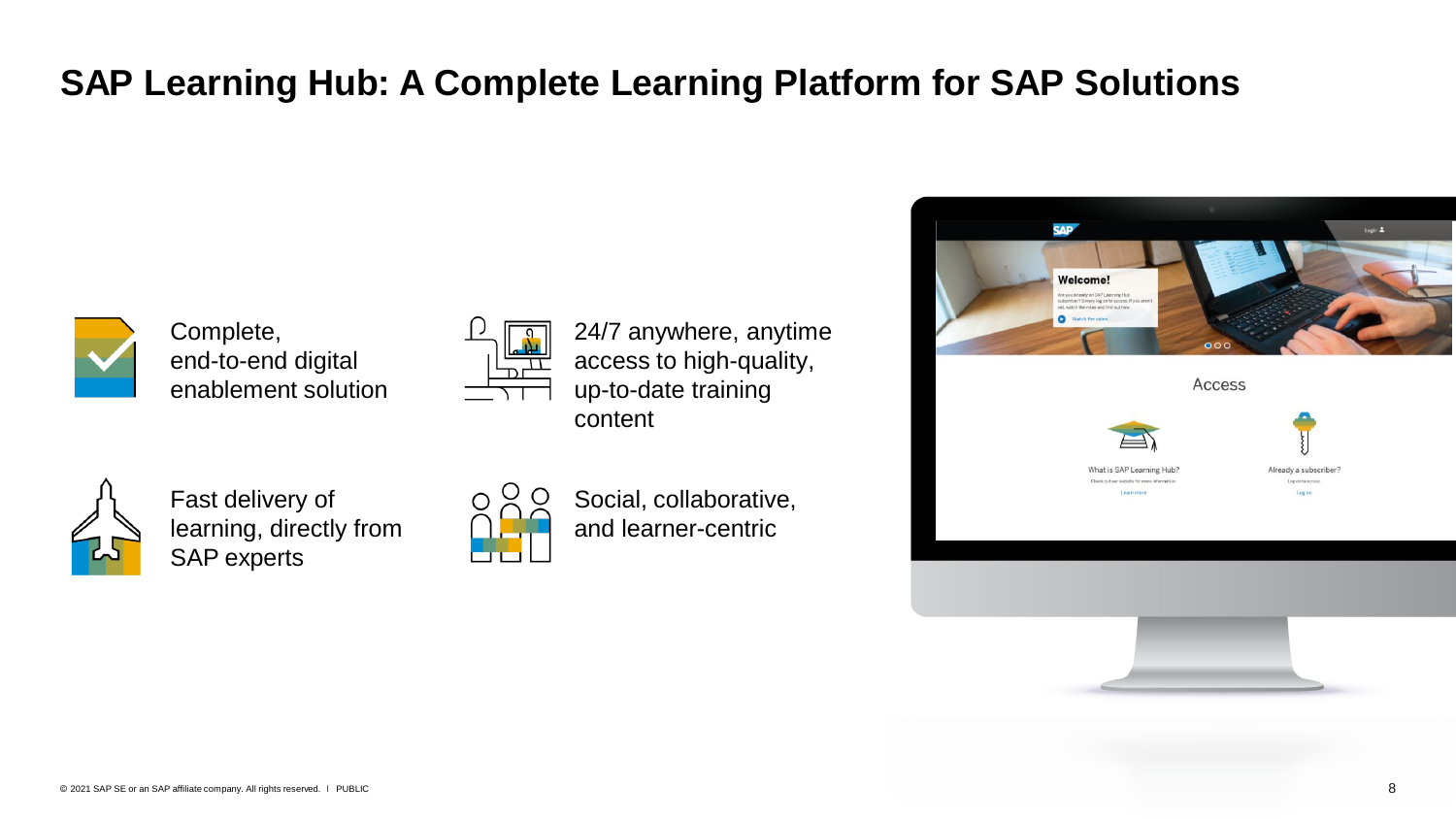### **SAP Learning Hub**



#### **Learning Journeys**

Ready to use visual guides illustrating the path a learner can choose to become fully competent in a solution

Unlimited access to all of the learning content from SAP, including role-based learning



|  | Resources |  |
|--|-----------|--|
|  |           |  |
|  |           |  |



#### **Learning Rooms**

and certification paths

**Learning Content**

Structured collaboration and social learning led by SAP experts



I

### **SAP Live Access\*\***

Pre-configured training systems to complete course exercises and free system exploration

#### **Private Cloud\* (100+ users) extended functionalities:**

### **LMS**

- User data management, Learner/ Supervisor/Admin/Reporting roles
- Design learning plans that are focused on the needs of your users, create your own curriculums and programs
- Assign and push learning plans, set due dates for completion
- Manage and monitor learning progress with advanced reporting tools

### **Content upload**

• Upload your own content with up to 50 titles for access by your users

#### **Private learning room**

• 1 private learning room to use for customer specific learning topics with up to 4GB content upload into the room

### **Branding**

• Customize UI with your own logo, colors, and backgrounds

\*Additional functionality available with SAP Learning Hub, professional and business edition, private cloud version

\*\* Additional exclusive purchase option for on-demand access to live, pre-configured training systems.